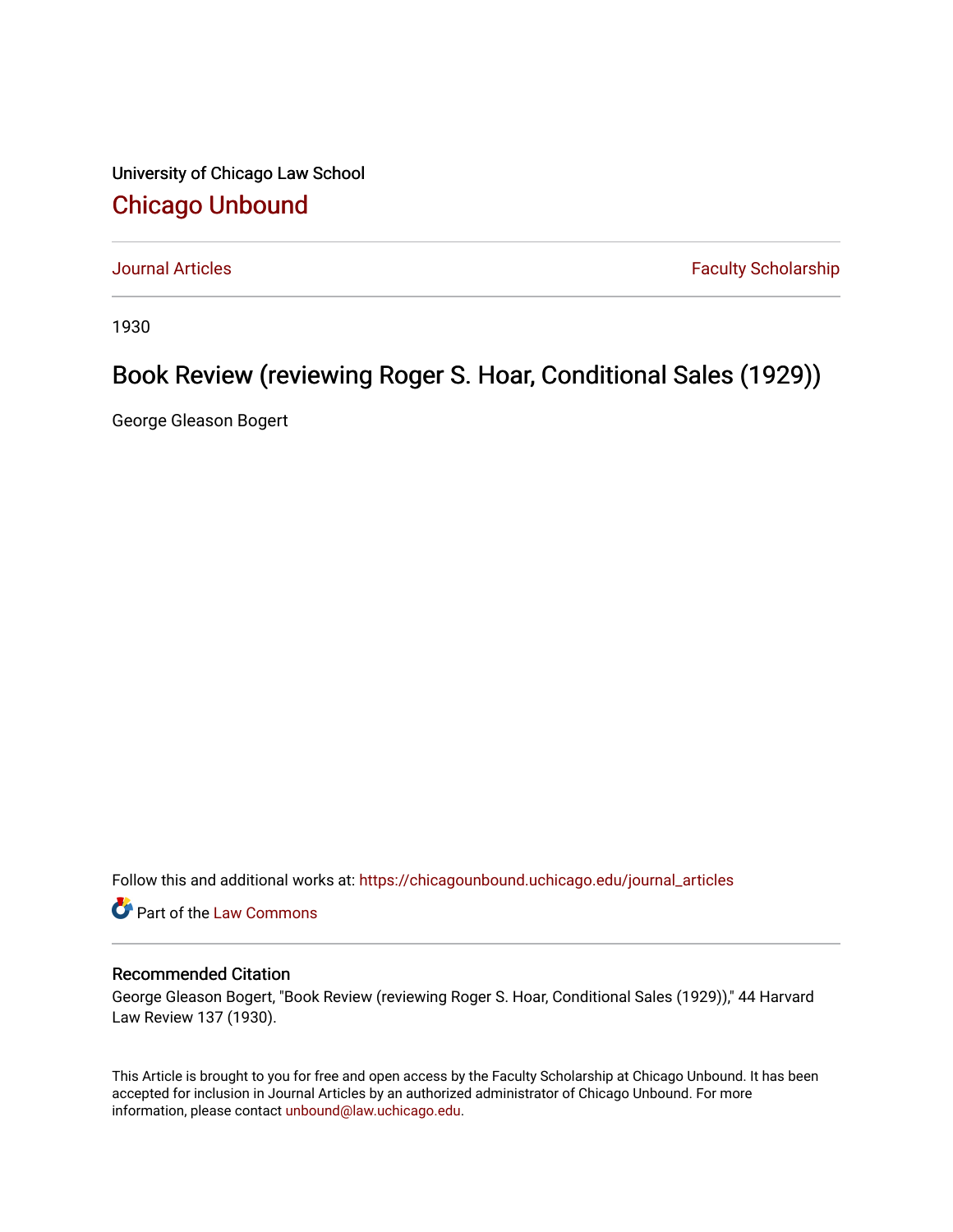directs a tax at federal instrumentalities by specifically including them in a statute whose terms did not theretofore embrace them. See Note **(193o)** 43 HARv. L. REv. **280, 285.** There is language in the cases to support such a limitation. See *Macallen Co. v. Massachusetts, supra,* at 631; *Miller v. Milwaukee,* **272 U. S. 713, 715** (1927). It has been thought, however, that the *Macallen* decision really involves the much broader principle that a state may not include income from United States bonds in the measure of a franchise tax. *Aberdeen Say. & Loan Co. v. Chase,* **289** Pac. **536** (Wash. **193o);** see Powell, *supra,* at **92.** This interpretation, taken together with *Long v. Rockwood,* leads to the conclusion that a franchise tax measured **by** patent or copyright royalties should be invalid. *Quicksafe Mfg. Co. v. Graham,* 29 **S.** W.(2d) **253** (Tenn. 1930). But the courts may refuse to extend to income derived merely from the use of a privilege granted **by** the national government the same protection accorded income received directly from the national government.

WILLS- **CONSTRUCTION:** IN GENERAL- DISINHERITANCE BY EXPRESS CLAUSE. **-** *T* left all his property to the "Estate of *T"* and stipulated that  $\mathcal{L}_{\text{AUSE}} \rightarrow I$  felt all his property to the  $\mathcal{L}_{\text{BAGE}}$  of  $I$  and supplied that tity as the "Estate of *T"* existed. The niece brought a proceeding for construction of the will. *Held,* that the property passed to those who would take upon intestacy, and that the share which would be receivable by the niece was to be distributed among the others. Order to proceed accordingly. *Matter of Weissman,* 137 Misc. 113, 243 **N.** Y. Supp. 127 **(1930).**

A merely negative provision in a will, unaccompanied by a valid disposition of the whole of the testator's property, will not serve to disinherit an heir. *Matter of Trumble,* **199** N. Y. 454, **92** N. E. **1073** (i91o); *Phelps v. Stoner's Adm'r,* 184 Ky. 466, **239 S.** W. **780 (1919);** see **PAGE, WILLS (2d** ed. 1928) § 8I8; 2 TIFFANY, REAL PROPERTY **(2d** ed. 1920) § 499; (192o) 33 HARv. L. REv. 618. *Contra: Succession of Allen,* 48 La. Ann. **1036,** 20 So. **193** (1896). And courts are generally slow to construe a disposition as complete, to the heir's exclusion. *Lane v. Patterson,* 138 Ga. **710,** 76 S. E. 47 (1912); *cf. Tea v. Millen,* **257** Ill. 624, ioi N. E. 209 (913). But *cf. McCaffrey v. Manogue,* **196** U. **S. 563 (19o5).** This reluctance finds its origin in the principle that testamentary power is based on statute, and that statutes in derogation of the common law are to be strictly construed. See (1920) 33 HARv. L. REv. 618. A designation of the beneficiary in an insurance contract as the " estate of " the insured has received an interpretation like that in the principal case. *Weed v. London & Lancashire Fire Ins. Co.,* 116 N.Y. io6, 22 **N. E. 229** (1899); *Clinton v. Hope Ins. Co., 45* **N. Y.** 454 **(1871).** No cases have been found involving the construction of such a designation in a will. But if, despite the indicated attitude, the interpretation of the instant case is followed, the legacy may be considered as a gift to a class, and the subsequent exclusion of a member of the class is, on established principles, valid. *Estate of McGovran,* **19o** Pa. **375,** 42 At. **705** (1889); *Bund v. Green,* 12 **Ch. D. 819 (1879).**

## BOOK REVIEWS

CONDITIONAL SALES. By Roger S. Hoar. New York: The Ronald Press. 1929. Pp. x, 521. **\$10.00.**

This is a handy manual for business executives, credit men, and collection departments, prepared by the attorney for a large scale, habitual conditional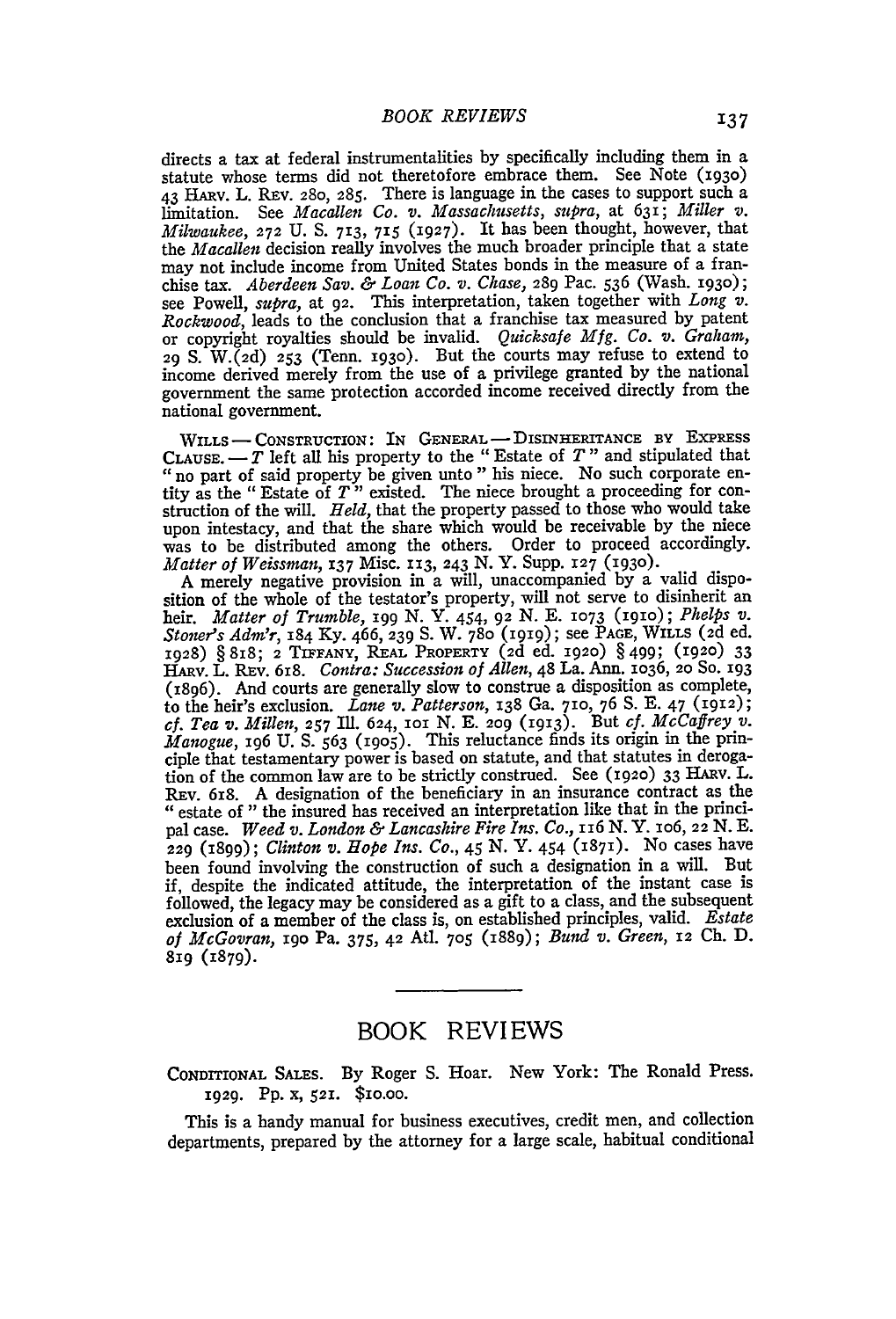seller. It is obviously based on a careful investigation of decisions, statutes, and practices, and reflects wide experience in drafting and enforcing installment contracts throughout the United States.

About four-fifths of the text is given over to a discussion of the status of conditional sales under the common law and the older statutes, the effect of the uniform acts thereon, the execution, filing, refiling, and foreclosure of such contracts, with final chapters on auction sales, bankruptcy and receivership, sales for resale, "quasi-fixtures," discharges, assignments, criminal statutes, usury, taxation, insurance, and drafting suggestions. The latter one-fifth of the book is devoted to a list of cited statutes, collected by states, an exhaustive set of forms, a brief bibliography, and an index. Besides making liberal references to state and federal statutes, the author cites approximately sixteen hundred cases.

The work seems generally accurate and done with good judgment. It contains a large amount of detailed information regarding local conditional sales law and practice which is valuable. For example, in discussing the filing district, it explains the split-county situations in Alabama, Kentucky, Missouri, and Virginia.

Mr. Hoar's zeal for the welfare of the conditional seller is unbounded. No stone is left unturned in the effort to give the seller a water-tight, bombproof contract, valid and recordable everywhere, and enforceable with the maximum of benefit to the seller and the minimum of protection to the buyer. Methods of aiding the latter are not within the scope of the treatise. For example, the means, direct and indirect, of getting the highest possible rate of interest without violating the usury laws, and of securing a valid waiver by the buyer of any statutory protection he may have, are both outlined.

Noteworthy omissions from the book are the material on conditional sales of fixtures and railroad equipment. The absence of any treatment of the former, at least, seems regrettable because of the frequence and importance of the fixture transaction and the lack of apparent reason for excluding it from a general book on conditional sales.

The sections are brief, condensed, dogmatic, without much illustration and with little attention to historical treatment. It is a book for administrators making quick decisions, and not for students who desire a foundation and superstructure or for lawyers who wish an exhaustive analysis and complete references. Mr. Hoar assumes a rather general knowledge of underlying business customs and legal rules. His footnotes usually cite one case or statute only, and often no authorities are given for statements which might well excite a desire for further investigation, as, for example, his assertion that ordinary leases must be recorded in New Mexico and South Carolina,<sup>1</sup> and that certain states have special Statutes of Limitations applying to conditional sales only.<sup>2</sup>

The brevity of much of the discussion may be judged from the elevenline consideration of the nature of the trust receipt and the comparison of it with the conditional sale. The rather arbitrary disposal of some questions is also to be observed; for example, $3$  the author states without argument or explanation that there is "absolutely no logical reason" why the conditional sale for resale should not be good as against all but the ordinary customers of the vendee, and ignores the opportunity which that transaction

**<sup>1</sup>** P. 12. 2 P. **234. <sup>3</sup>PP.** 31O-11.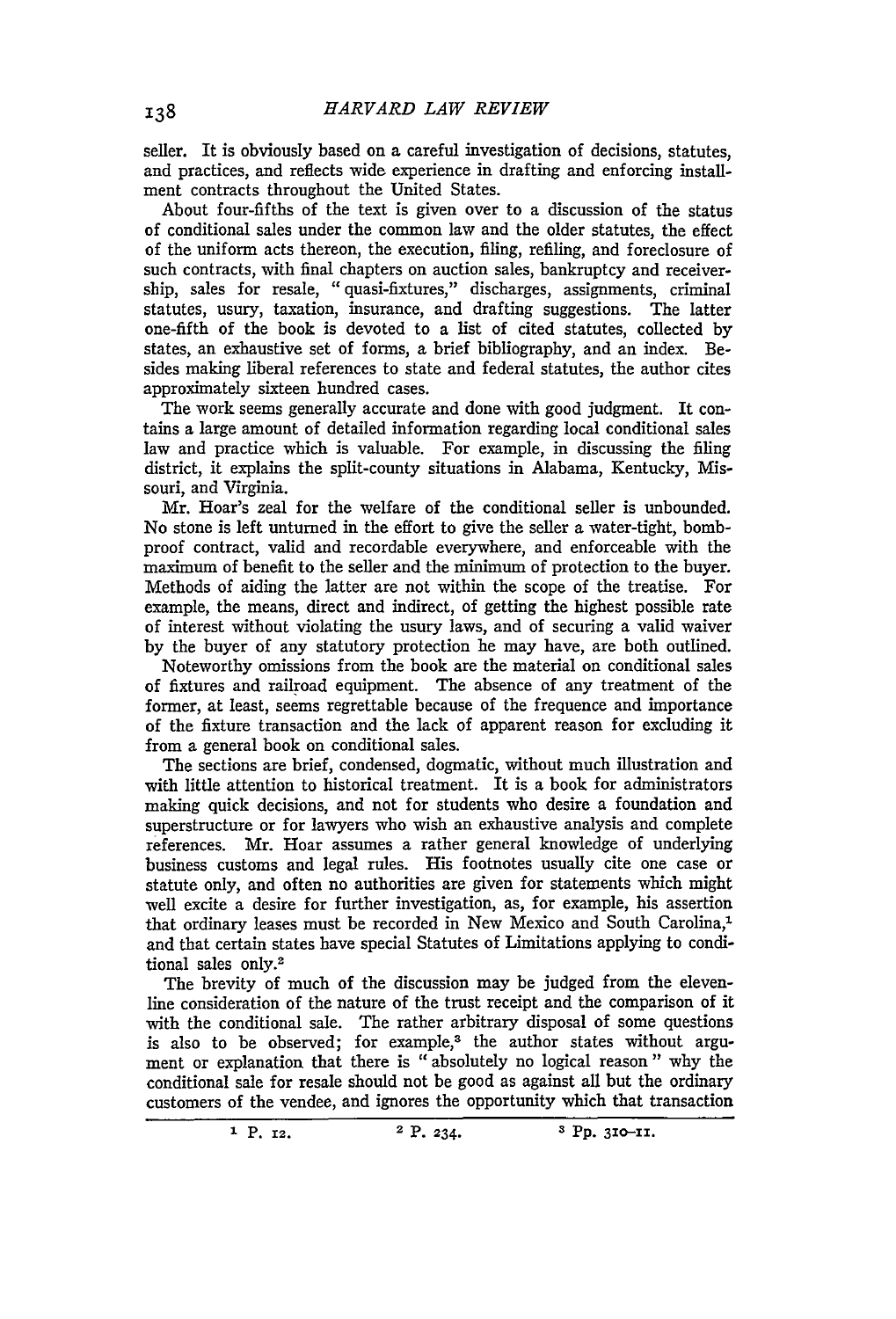gives the vendee to mislead his creditors and to obtain credit on the faith of apparent ownership.

Mr. Hoar lays emphasis on a chapter called "Uniformity of Uniform Laws." The uniform acts each have a section directing the courts to construe the act "so as to effectuate its general purpose to make uniform the law of those states which enact it." The author argues that this section *compels,* and not merely *persuades,* a court to follow the decisions of the courts of another state when in point. He cites<sup>4</sup> a number of cases which he says support this position. On examination, however, they are found to be instances in which courts have willingly accepted decisions from other states in construing a uniform act, even to the extent of overturning a local rule, adopted before the enactment of the uniform law. In giving such voluntary recognition to foreign decisions, the courts have sometimes stated in rather broad language a general duty to follow such foreign decisions. But Mr. Hoar does not point out cases in which a court construing a uniform act has unwillingly admitted that it was bound to follow the construction put upon the act by a court of another state. Such a foreign decision is no doubt extremely persuasive and, except in rare instances, would be followed; but experience has shown that if the foreign decision happens to seem to the local court badly reasoned and poorly decided the local court will regretfully refuse to accept it. In many instances the courts have disagreed on the construction of the Negotiable Instruments Law. One of the most potent reasons for the present movement to provide uniform amendments to that act is the desire to harmonize conflicting construction. Here, notoriously, the courts have refused to adhere blindly to earlier foreign construction of the uniform statute.

Another matter treated by Mr. Hoar at length and with urgency is the effect of the Uniform Sales Act in validating conditional sales. He accepts and champions *Scherer-Gillett Co. v. Long,5* in which it was held that the Uniform Sales Act (especially Section **20)** validated the conditional sale in Illinois after it had been declared void as against innocent third persons for many years. It seems clear to the reviewer that the Uniform Sales Act applies to the conditional sale wherever that institution is recognized, but that it takes no position regarding the occasionally disputed question whether a conditional sale is fraudulent and whether the conditional seller should be estopped as against innocent third persons from setting up his reserved title. In Section **23** of the Uniform Sales Act it is in substance provided that a seller can pass no better title than he has, except in cases of estoppel and some other instances. The Act makes no effort to define estoppel, but leaves in effect any rules already existing in the several states. Among such rules in a few jurisdictions was the doctrine that a conditional seller was estopped from asserting his title as against innocent purchasers from, and creditors of, a conditional buyer. In Kentucky conditional sales have long been treated as having the legal effect of a chattel mortgage. Kentucky recently adopted the Sales Act. It would no doubt surprise Kentucky lawyers to be told that the adoption of the Uniform Act has validated the conditional sale as a distinct institution and thus overturned the long-standing policy of the commonwealth.

<sup>4</sup> **PP.** 4o\_41. **5 318 D11.** 432, :149 *N.* **E.** *225* **(1925).**